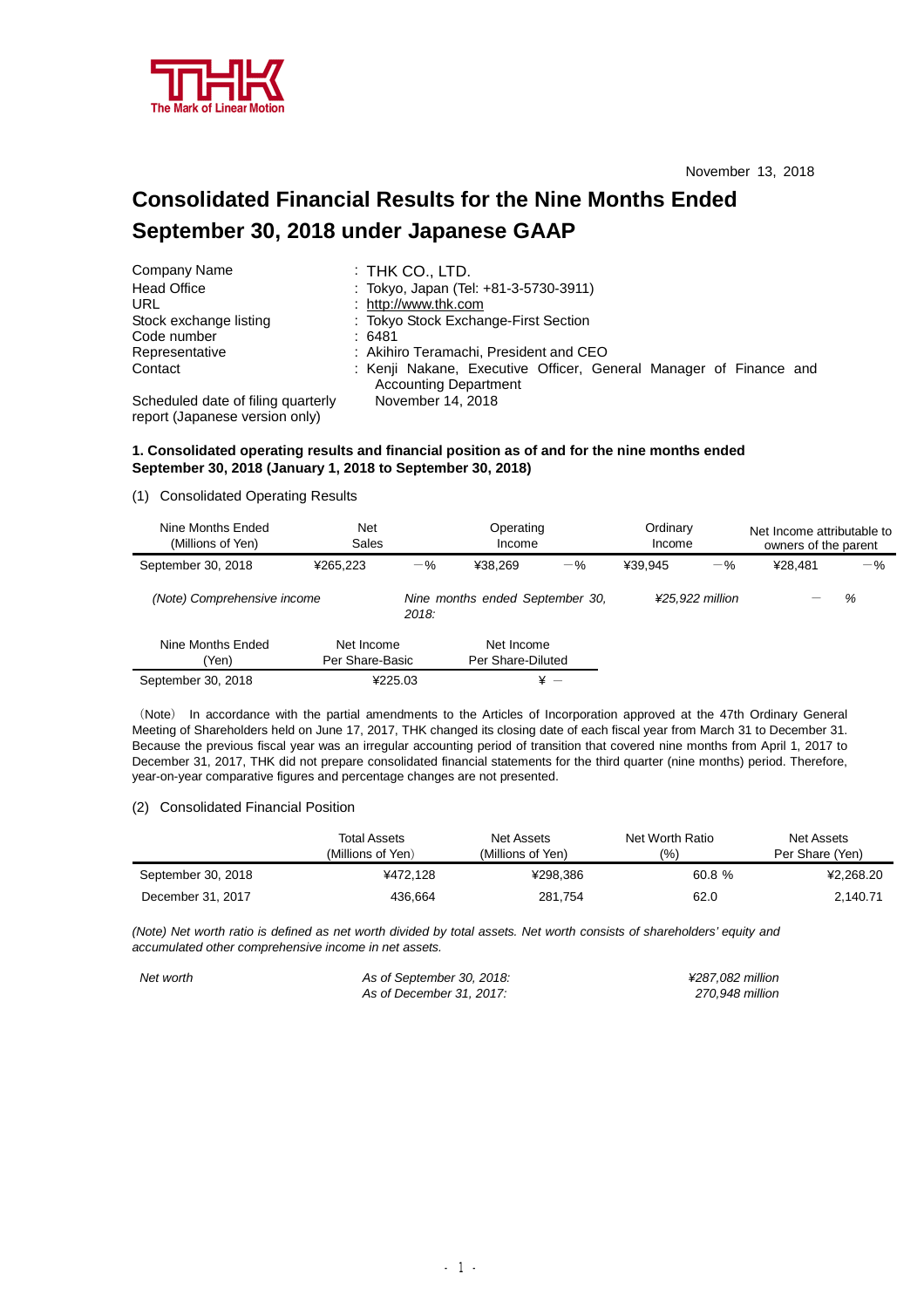## **2. Dividends**

|                                              | Dividend Per Share (Yen)    |                              |                             |          |        |  |
|----------------------------------------------|-----------------------------|------------------------------|-----------------------------|----------|--------|--|
|                                              | <b>First Quarter</b><br>End | <b>Second Quarter</b><br>End | <b>Third Quarter</b><br>End | Year end | Total  |  |
| Year ended December<br>31, 2017 (Actual)     | ¥ —                         | ¥36.00                       |                             | ¥26.00   | ¥62.00 |  |
| Year ending December<br>31, 2018 (Actual)    |                             | 47.00                        |                             | n/a      | n/a    |  |
| Year ending December<br>31, 2018 (Projected) | n/a                         | n/a                          | n/a                         |          |        |  |

#### *(Note) Change in dividend projection: none*

The amount of dividends for the year ending December 31, 2018 is planned to be determined in accordance with the targeted payout ratio of 30% on a consolidated basis and will be disclosed as soon as it is determined.

## **3. Forecasts for the year ending December 31, 2018 (January 1, 2018 to December 31, 2018)**

|                                                                 | Net<br>Sales<br>(Millions of Yen) | Operating<br>Income<br>(Millions of Yen) | Ordinary<br>Income<br>(Millions of Yen) | Net Income<br>attributable to<br>owners of the<br>parent<br>(Millions of Yen) | Net Income<br>per Share<br>(Yen) |
|-----------------------------------------------------------------|-----------------------------------|------------------------------------------|-----------------------------------------|-------------------------------------------------------------------------------|----------------------------------|
| Year ending<br>December<br>31, 2018<br>(amount)<br>(percentage) | ¥350.000<br>$-$ %                 | ¥45.000<br>$-$ %                         | ¥46,900<br>$-$ %                        | ¥34,100<br>$-$ %                                                              | ¥269.42<br>n/a                   |

*(Note 1) Change in forecasts: none* 

(Note 2) The above forecasts are based upon the information currently available at the time of the announcement of this *report. Actual performance may differ from the estimates due to various unforeseen factors.* 

The previous fiscal year was an irregular accounting period of transition that covered nine months from April 1, 2017 to December 31, 2017. Therefore, year-on-year percentage changes are not presented.

If the previous fiscal year was a full-year (twelve months) period that covered January 1, 2017 to December 31, 2017, the year-on-year percentage changes of the consolidated forecasts would be as follows:

| (Millions of Yen)                | <b>Net</b><br>Sales |      | Operating<br>Income |        | Ordinary<br>Income |       | Net Income attributable to<br>owners of the parent |       |
|----------------------------------|---------------------|------|---------------------|--------|--------------------|-------|----------------------------------------------------|-------|
| Year ending December 31,<br>2018 | ¥350.000            | 9.8% | ¥45.000             | 23.6 % | ¥46.900            | 23.1% | ¥34.100                                            | 12.5% |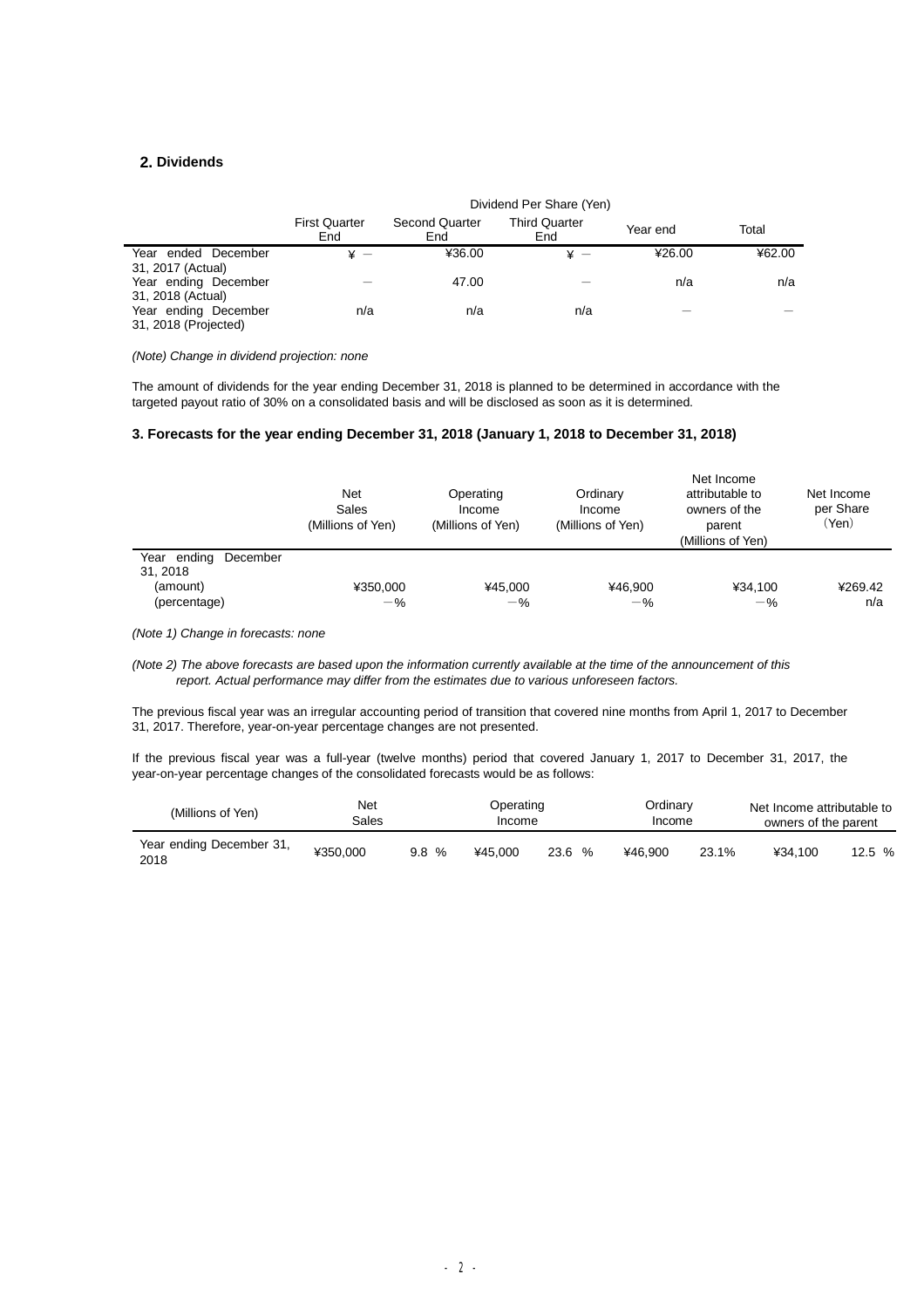### **4**.**Other financial information**

- (1) Significant change in scope of consolidation: None
- (2) Simplified or particular accounting treatment for quarterly financial statements:

#### *(Income taxes)*

Certain consolidated subsidiaries determine their income tax expenses by multiplying net income for the quarter period by the estimated effective tax rate applicable to the fiscal year.

(3) Changes in accounting policy and estimates, and restatement due to:

|     | a.<br>b. | Changes in accounting standard<br>Other changes              | None<br><b>None</b> |             |
|-----|----------|--------------------------------------------------------------|---------------------|-------------|
| (4) |          | Number of shares                                             |                     |             |
|     | a.       | Common stock issued, including treasury                      |                     | (shares)    |
|     |          | stock, as of:                                                | September 30, 2018  | 133.856.903 |
|     |          |                                                              | December 31, 2017   | 133.856.903 |
|     | b.       | Treasury stock as of:                                        | September 30, 2018  | 7,288,696   |
|     |          |                                                              | December 31, 2017   | 7,287,650   |
|     | c.       | Average number of common stock for the nine<br>months ended: | September 30, 2018  | 126,568,597 |

Because the previous fiscal year was an irregular accounting period of transition that covered nine months from April 1, 2017 to December 31, 2017, THK did not prepare consolidated financial statements for the third quarter (nine months) period. Therefore, average number of common stock for the third quarter (nine months) period is not presented.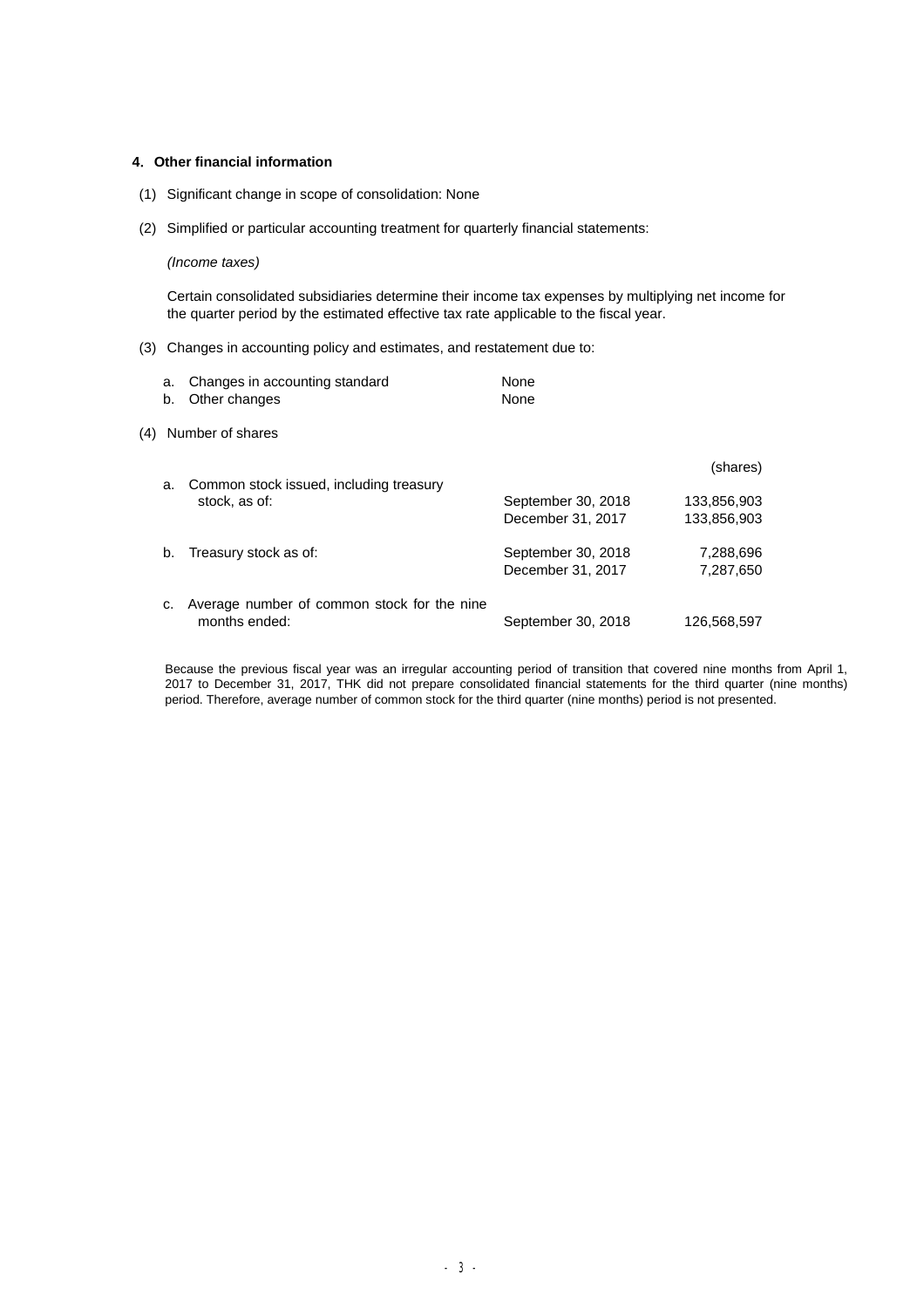## **Management's Discussion and Analysis**

#### **1. Operating results (from January 1, 2018 to September 30, 2018)**

In accordance with the partial amendments to the Articles of Incorporation approved at the 47th Ordinary General Meeting of Shareholders held on June 17, 2017, THK changed its closing date of each fiscal year from March 31 to December 31. Because the previous fiscal year was an irregular accounting period of transition that covered nine months from April 1, 2017 to December 31, 2017, THK did not prepare consolidated financial statements for the third quarter (nine months) period. Therefore, year-on-year percentage changes are not presented.

During this nine months period, uncertainty toward the outlook for the future increased due to risks of economic slowdown such as the US-China trade friction. On the other hand, however, the economy in developed countries such as Europe and the United States of America continued its stable growth which was led by domestic demand. The world economy also remained resilient.

The THK Group has identified "Full-Scale Globalization," the "Development of New Business Areas," and "Change in Business Style" as cornerstones of its growth strategy to expand the markets of its products such as LM Guide (Linear Motion Guide). As to Full-Scale Globalization, while the markets in emerging countries such as China are growing by dint of the factory automation progress, which is also spreading to developed-country users, the THK Group endeavors to expand its global sales network to meet such demand. Regarding Development of New Business Areas, while the THK Group's products are getting widely adopted in new business fields such as automobile parts, seismic isolation and damping systems, medical equipment, aircraft, robot, and renewable energy, the THK Group is working on expanding sales of not only existing products but also new developed products. In addition to promoting these strategies above, the THK Group is also committed to further expand its business fields by changing its business style enabled by making full use of AI and robot technologies in many ways.

Though there were some adjustment to demand for the electronics industry in the latter half of the nine months period, the THK Group captured the demand, which was increasing before entering the adjustment phase, and successfully increased sales. On the cost front, the THK Group continued to implement various activities to improve its productivity.

As a result, net sales and operating income for the period amounted to ¥265,223 million and ¥38,269 million, respectively.

Total non-operating income was ¥2,954 million of which major components were ¥544 million of equity earnings of affiliates and ¥522 million of interest income. Total non-operating expenses were ¥1,278 million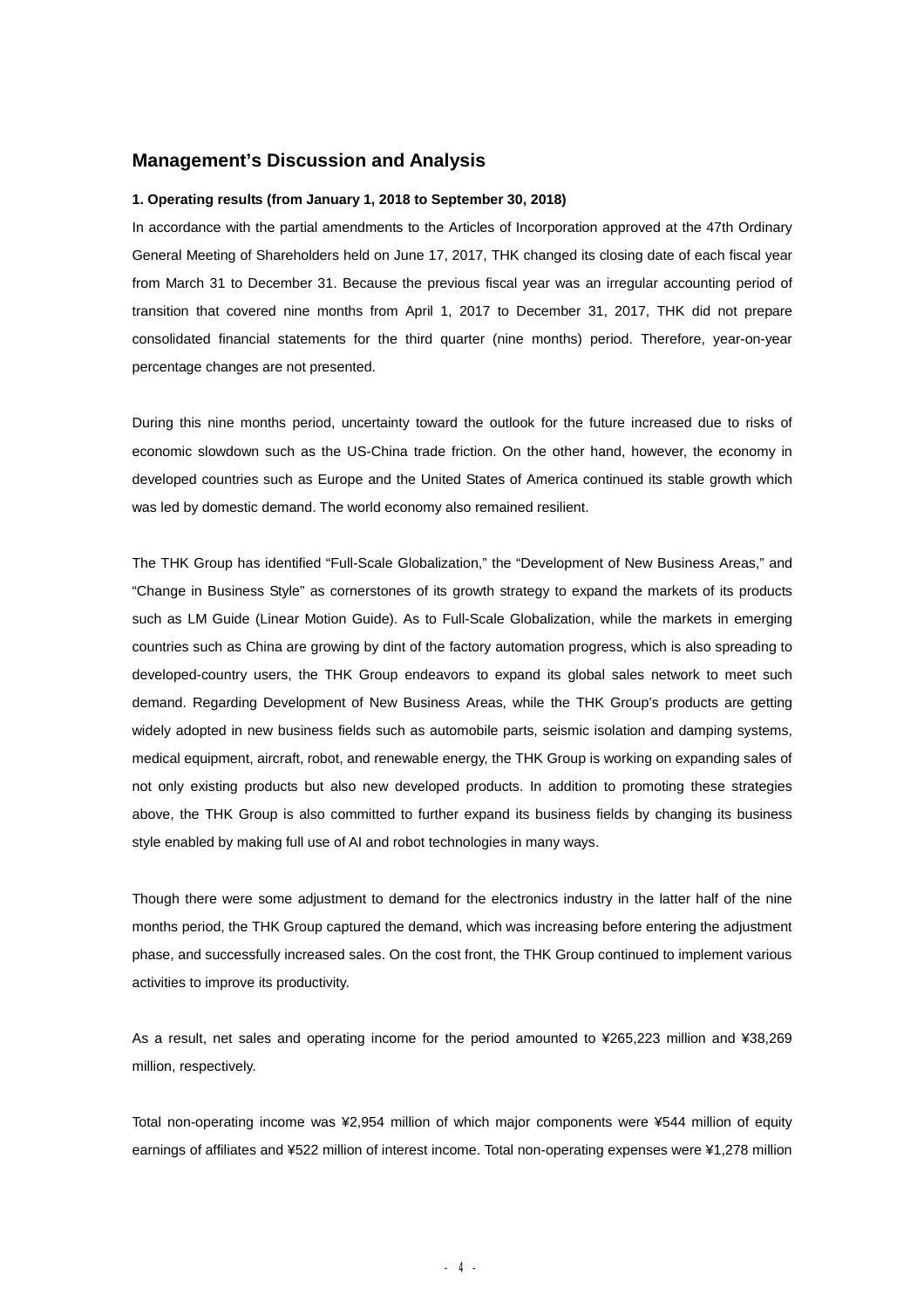of which major component was ¥655 million of foreign exchange loss―net.

As a result, THK recorded ¥39,945 million of ordinary income and ¥28,481 million of net income attributable to owners of the parent.

## (For reference)

If the nine months period of the previous fiscal year were a nine months period from January 1, 2017 to September 30, 2017, the pro forma operating results and year-on-year comparison would be as follows:

|                                                    | Pro forma accounting<br>period-Nine months ended<br>September 30, 2017 (A) | Nine months ended<br>September 30, 2018 (B) | (Millions of yen)<br>Fluctuation (%)<br>$(B-A)/A$ |
|----------------------------------------------------|----------------------------------------------------------------------------|---------------------------------------------|---------------------------------------------------|
| Net sales                                          | ¥ 234.524                                                                  | ¥ 265,223                                   | 13.1                                              |
| Operating income                                   | 26,757                                                                     | 38.269                                      | 43.0                                              |
| Ordinary income                                    | 27,930                                                                     | 39.945                                      | 43.0                                              |
| Net income attributable<br>to owners of the parent | 22.389                                                                     | 28,481                                      | 27.2                                              |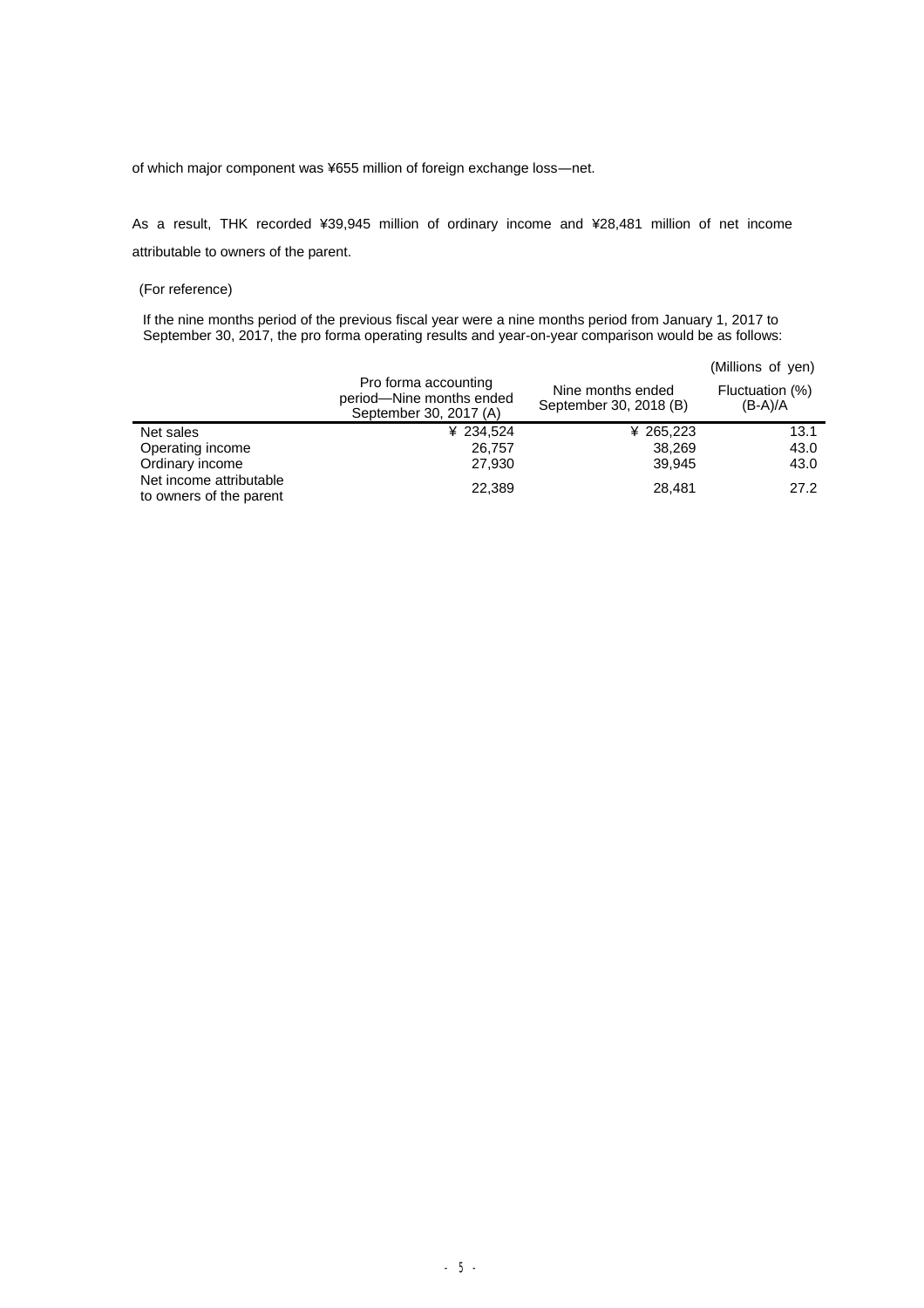#### **Segment Information**

#### (Japan)

In Japan, while exports that had been stable slowed down, capital investments were strong and the economy gradually rallied. In such a situation, where demand was robust in overall industries, the THK Group successfully recorded ¥118,895 million of net sales and ¥29,301 million operating income (segment income).

#### (The Americas)

In the Americas, while the economy continued its growth trend led by the robust consumer spending, the production and sales sections worked in unison to expand and deepen transactions with existing customers and to cultivate new business fields such as automobile, medical equipment, aircraft, and energy-related business. In such a situation, where demand for electronics products and machine tool products was strong, the THK Group successfully recorded ¥52,751 million of net sales and ¥559 million of operating income (segment income).

#### (Europe)

In Europe, while the stable economic growth continued because of strong capital investments, the production and sales sections proactively worked in unison to expand transactions with existing customers and to cultivate new business fields such as automobile, medical equipment, aircraft and robot. In such a situation, where demand for general machine products and machine tool products was strong, the THK Group successfully recorded ¥45,315 million of net sales. However, the THK Group recorded an operating loss (segment loss) of ¥184 million because the profitability of the transportation equipment business was declined due mainly to unfavorable exchange rate fluctuations.

#### (China)

In China, while risks of economic slowdown such as US-China trade friction were concerned, the THK Group captured the growing demand for electronics products and automation and robotization-related products by utilizing the sales and production system that the THK Group has aggressively enhanced. As a result, the THK Group successfully recorded ¥35,901 million of net sales and ¥6,111 million of operating income (segment income).

### (Other)

In other countries and regions, the THK Group continued to expand and deepen transactions with existing customers and to cultivate new customers while demand for THK Group's products was widely expanded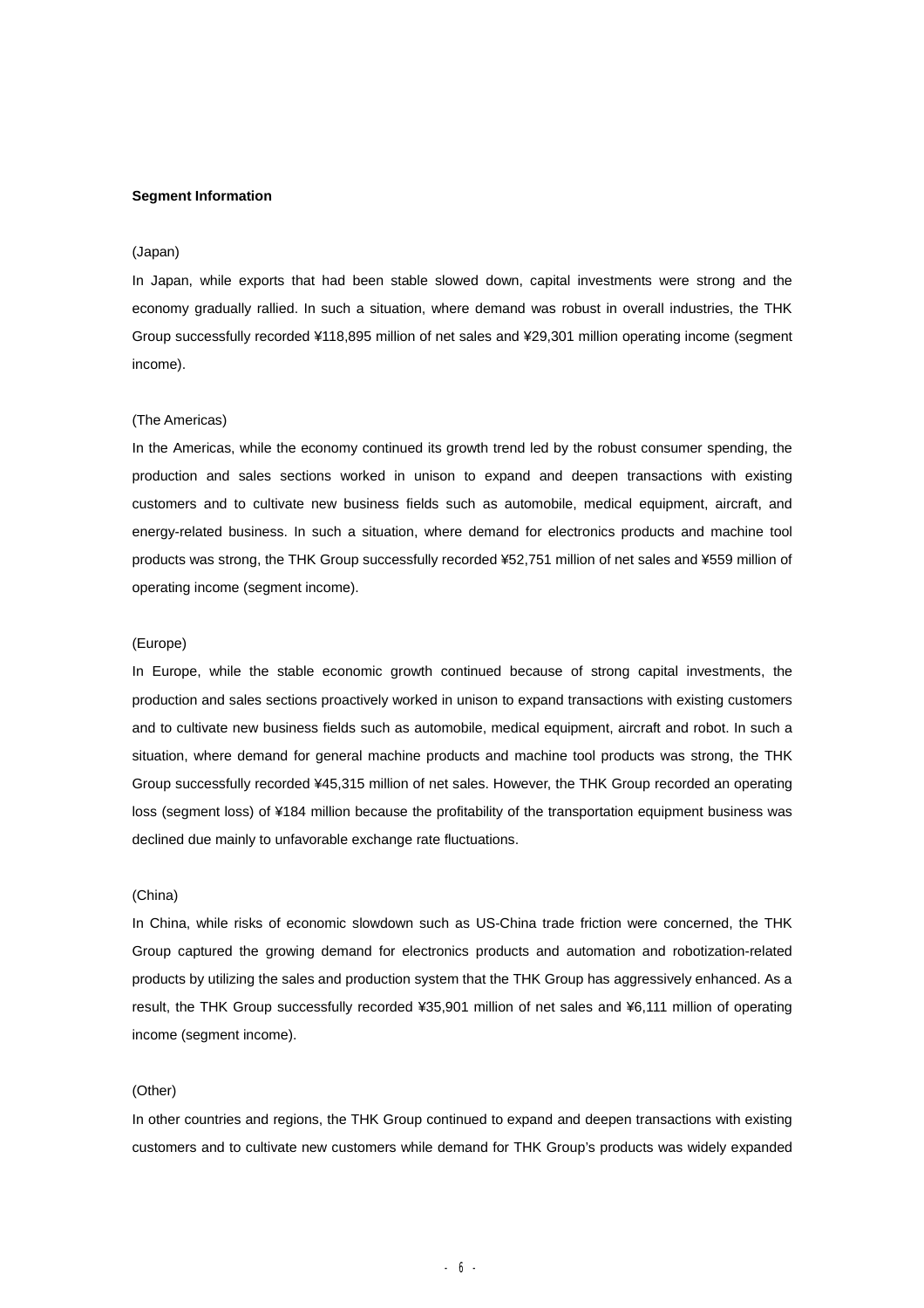in India and the ASEAN countries. As a result, net sales and operating income (segment income) were ¥12,359 million and ¥1,712 million, respectively.

### **2. Financial position (As of September 30, 2018)**

Total assets stood at ¥472,128 million, ¥35,464 million more than the previous fiscal year-end, due mainly to a combined effect of increase in (1) cash and bank deposits by ¥13,574 million, (2) electronically recorded monetary claims by ¥5,805 million, (3) merchandise and finished goods by ¥2,463 million, (4) machinery and equipment-net by ¥4,311 million, and decrease in buildings and structures-net by ¥1,190 million.

Total liabilities stood at ¥173,742 million, ¥18,832 million more than the previous fiscal year-end, due mainly to a combined effect of increase in (1) electronically recorded obligations by ¥2,387 million, (2) income taxes payable by ¥6,945 million, and (3) long-term bonds of ¥10,000 million and decrease in long-term bank loans by ¥2,185 million.

Net assets stood at ¥298,386 million, ¥16,631 million more than the previous fiscal year-end, due mainly to a combined effect of increase in retained earnings by ¥19,241 million and decrease in foreign currency translation adjustments by ¥2,329 million.

### **3. Forecast for the fiscal year ending December 31, 2018**

No change from the forecasts (for the year ending December 31, 2018) reported in the announcement dated February 14, 2018.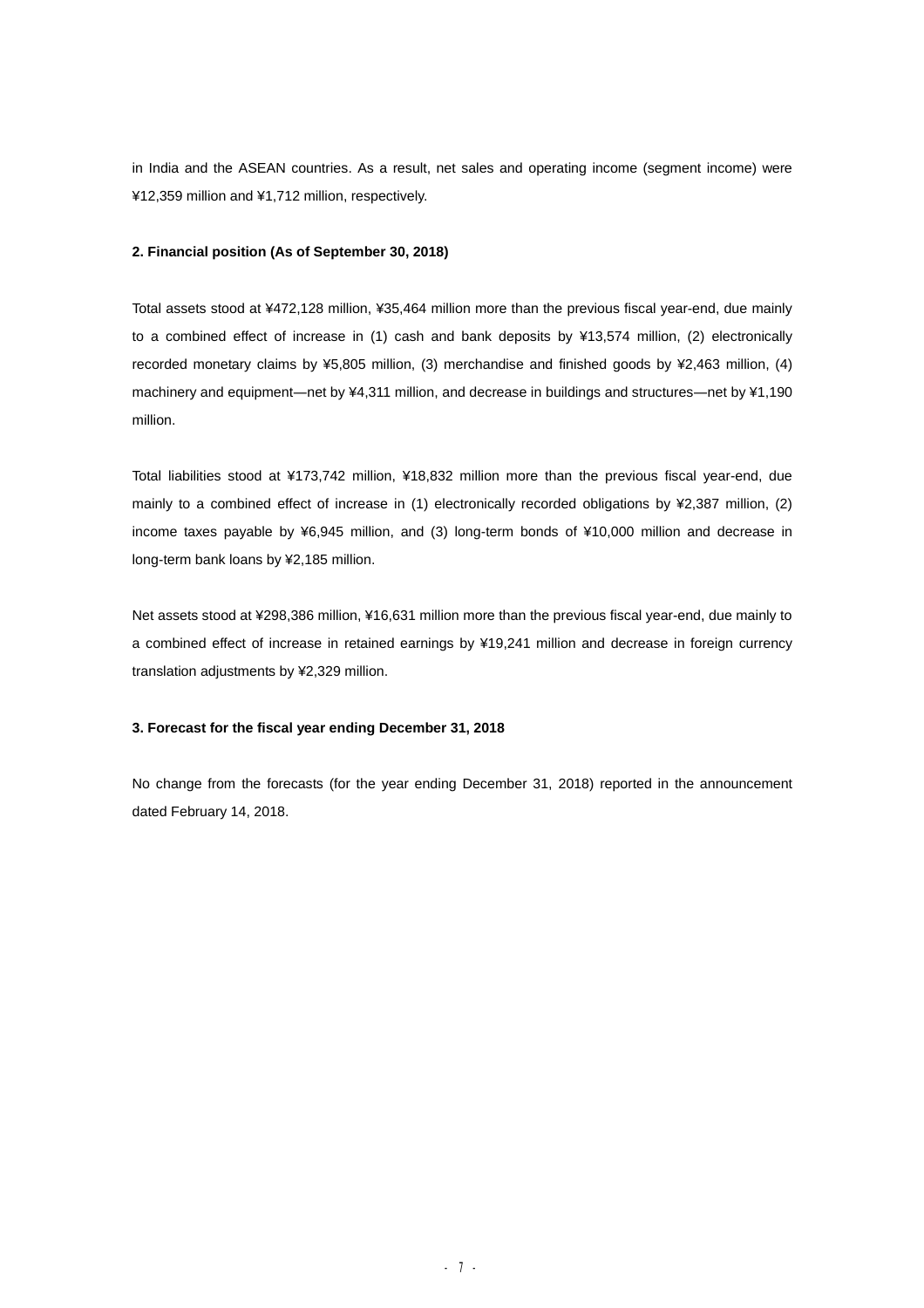## **Consolidated Financial Statements**

# Consolidated Balance Sheet

|                                          |                            | (Millions of Yen)                         |
|------------------------------------------|----------------------------|-------------------------------------------|
|                                          | Year End<br>-Previous Year | <b>Third Quarter End</b><br>-Current Year |
|                                          | As of December 31, 2017    | As of September 30, 2018                  |
| Assets                                   |                            |                                           |
| <b>Current Assets:</b>                   |                            |                                           |
| Cash and bank deposits                   | ¥129,920                   | ¥143,495                                  |
| Accounts and notes receivable            | 71,543                     | 73,362                                    |
| Electronically recorded monetary claims  | 15,514                     | 21,319                                    |
| Merchandise and finished goods           | 14,357                     | 16,820                                    |
| Work in process                          | 10,104                     | 11,624                                    |
| Raw materials and supplies               | 19,340                     | 21,309                                    |
| Other current assets                     | 10,412                     | 11,009                                    |
| Less: Allowance for bad debts            | (218)                      | (206)                                     |
| Total current assets                     | 270,975                    | 298,734                                   |
| <b>Fixed Assets:</b>                     |                            |                                           |
| Property, plant and equipment -net:      |                            |                                           |
| Buildings and structures                 | 31,252                     | 30,062                                    |
| Machinery and equipment                  | 56,513                     | 60,824                                    |
| Other                                    | 28,168                     | 33,871                                    |
| Total property, plant and equipment -net | 115,934                    | 124,757                                   |
| Intangibles                              |                            |                                           |
| Goodwill                                 | 11,449                     | 10,704                                    |
| Other                                    | 20,945                     | 19,314                                    |
| Total intangibles                        | 32,395                     | 30,018                                    |
| Investments and Other                    |                            |                                           |
| Long-term investments in securities      | 11,377                     | 11,252                                    |
| Other                                    | 6,057                      | 7,437                                     |
| Less: Allowance for bad debts            | (75)                       | (72)                                      |
| Total investments and other              | 17,359                     | 18,617                                    |
| <b>Total fixed assets</b>                | 165,689                    | 173,394                                   |
| <b>Total assets</b>                      | 436,664                    | 472,128                                   |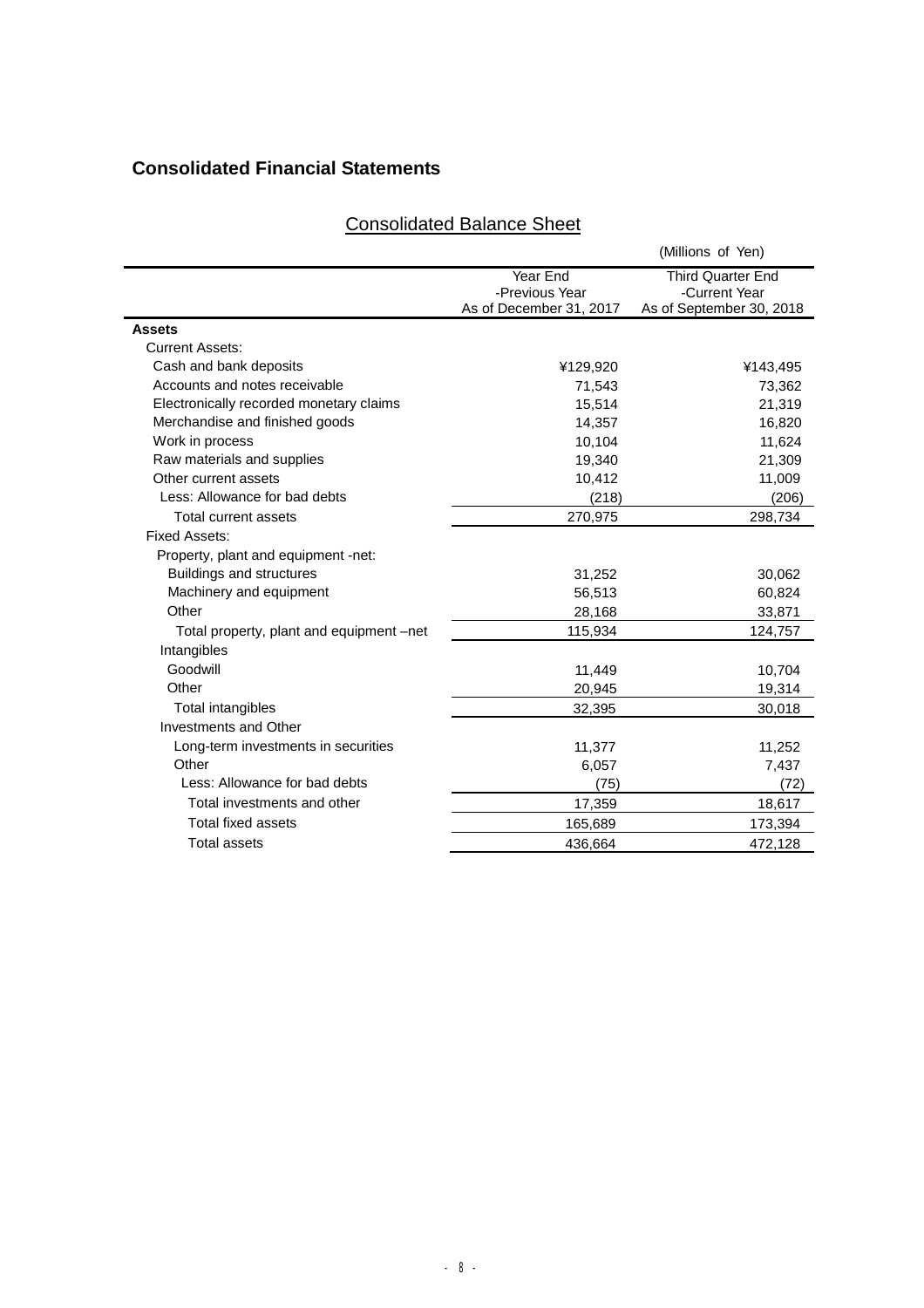|                                               |                         | (Millions of Yen)        |
|-----------------------------------------------|-------------------------|--------------------------|
|                                               | Year End                | Third Quarter End        |
|                                               | -Previous Year          | -Current Year            |
|                                               | As of December 31, 2017 | As of September 30, 2018 |
| <b>Liabilities</b>                            |                         |                          |
| <b>Current Liabilities:</b>                   |                         |                          |
| Accounts and notes payable                    | ¥22,330                 | ¥22,949                  |
| Electronically recorded obligations           | 23,923                  | 26,310                   |
| Current portion of long-term bonds            | 20,000                  | 10,000                   |
| Current portion of long-term bank loans       | 2,185                   | 12,185                   |
| Income taxes payable                          | 1,673                   | 8,619                    |
| <b>Accrued bonuses</b>                        | 2,971                   | 3,176                    |
| Other                                         | 20,112                  | 21,227                   |
| <b>Total current liabilities</b>              | 93,196                  | 104,470                  |
| Long-term Liabilities:                        |                         |                          |
| <b>Bonds</b>                                  | 20,000                  | 40,000                   |
| Long-term bank loans                          | 27,480                  | 15,295                   |
| Reserve for retirement benefits for directors |                         |                          |
| and corporate auditors                        | 108                     | 125                      |
| Reserve for product warranty                  | 118                     | 111                      |
| Net defined benefit liability                 | 7,389                   | 7,240                    |
| Other                                         | 6,616                   | 6,499                    |
| Total long-term liabilities                   | 61,713                  | 69,271                   |
| <b>Total liabilities</b>                      | 154,910                 | 173,742                  |
| <b>Net Assets</b>                             |                         |                          |
| Shareholders' equity:                         |                         |                          |
| Common stock                                  | 34,606                  | 34,606                   |
| Additional paid-in capital                    | 40,440                  | 40,420                   |
| Retained earnings                             | 194,626                 | 213,868                  |
| Treasury stock                                | (13,998)                | (14,002)                 |
| Total shareholders' equity                    | 255,675                 | 274,892                  |
| Accumulated other comprehensive income:       |                         |                          |
| Net unrealized gain on available-for-sale     |                         |                          |
| securities                                    | 2,847                   | 2,019                    |
| Foreign currency translation adjustments      | 13,459                  | 11,130                   |
| Remeasurements of defined benefit plans       | (1,033)                 | (959)                    |
| Total accumulated other comprehensive         |                         |                          |
| income                                        | 15,272                  | 12,189                   |
|                                               |                         |                          |
| Non-controlling interests<br>Total net assets | 10,806                  | 11,304                   |
|                                               | 281,754                 | 298,386                  |
| Total liabilities and net assets              | 436,664                 | 472,128                  |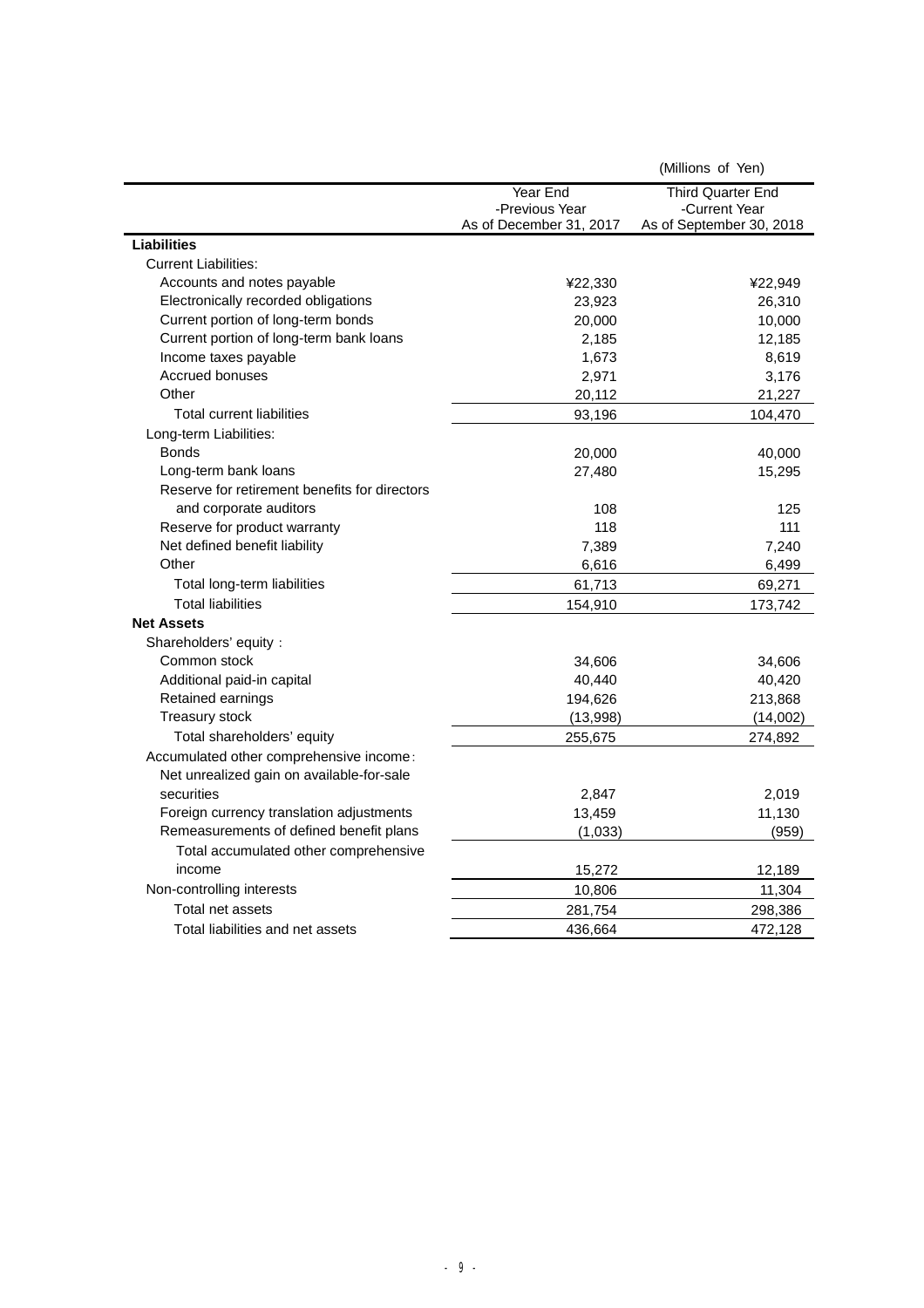| <b>Consolidated Statement of Income</b> |  |  |
|-----------------------------------------|--|--|
|                                         |  |  |

|                                                     | (Millions of Yen)                                                                          |
|-----------------------------------------------------|--------------------------------------------------------------------------------------------|
|                                                     | Nine Months Ended<br>September 30, 2018<br>(From January 1, 2018<br>to September 30, 2018) |
| Net sales                                           | ¥265,223                                                                                   |
| Cost of sales                                       | 187,905                                                                                    |
| Gross profit                                        | 77,317                                                                                     |
| Selling, general and administrative expenses        | 39,047                                                                                     |
| Operating income                                    | 38,269                                                                                     |
| Non-operating income:                               |                                                                                            |
| Interest income                                     | 522                                                                                        |
| Equity earnings of affiliates                       | 544                                                                                        |
| Other                                               | 1,886                                                                                      |
| Total non-operating income                          | 2,954                                                                                      |
| Non-operating expense:                              |                                                                                            |
| Interest expenses                                   | 191                                                                                        |
| Foreign exchange loss, net                          | 655                                                                                        |
| Other                                               | 431                                                                                        |
| Total non-operating expenses                        | 1,278                                                                                      |
| Ordinary income                                     | 39,945                                                                                     |
| Extraordinary gains:                                |                                                                                            |
| Gain on<br>of property,<br>sales<br>plant and       |                                                                                            |
| equipment                                           | 45                                                                                         |
| Total extraordinary gains                           | 45                                                                                         |
| Extraordinary losses:                               |                                                                                            |
| Loss on sales and disposal of property, plant       |                                                                                            |
| and equipment                                       | 132                                                                                        |
| Total extraordinary losses                          | 132                                                                                        |
| Income before income taxes                          | 39,857                                                                                     |
| Income taxes-current                                | 11,682                                                                                     |
| Income taxes-deferred                               | (819)                                                                                      |
| Total income taxes                                  | 10,862                                                                                     |
| Net income                                          | 28,995                                                                                     |
| Net<br>income<br>attributable to<br>non-controlling |                                                                                            |
| interests                                           | 513                                                                                        |
| Net income attributable to owners of the parent     | 28,481                                                                                     |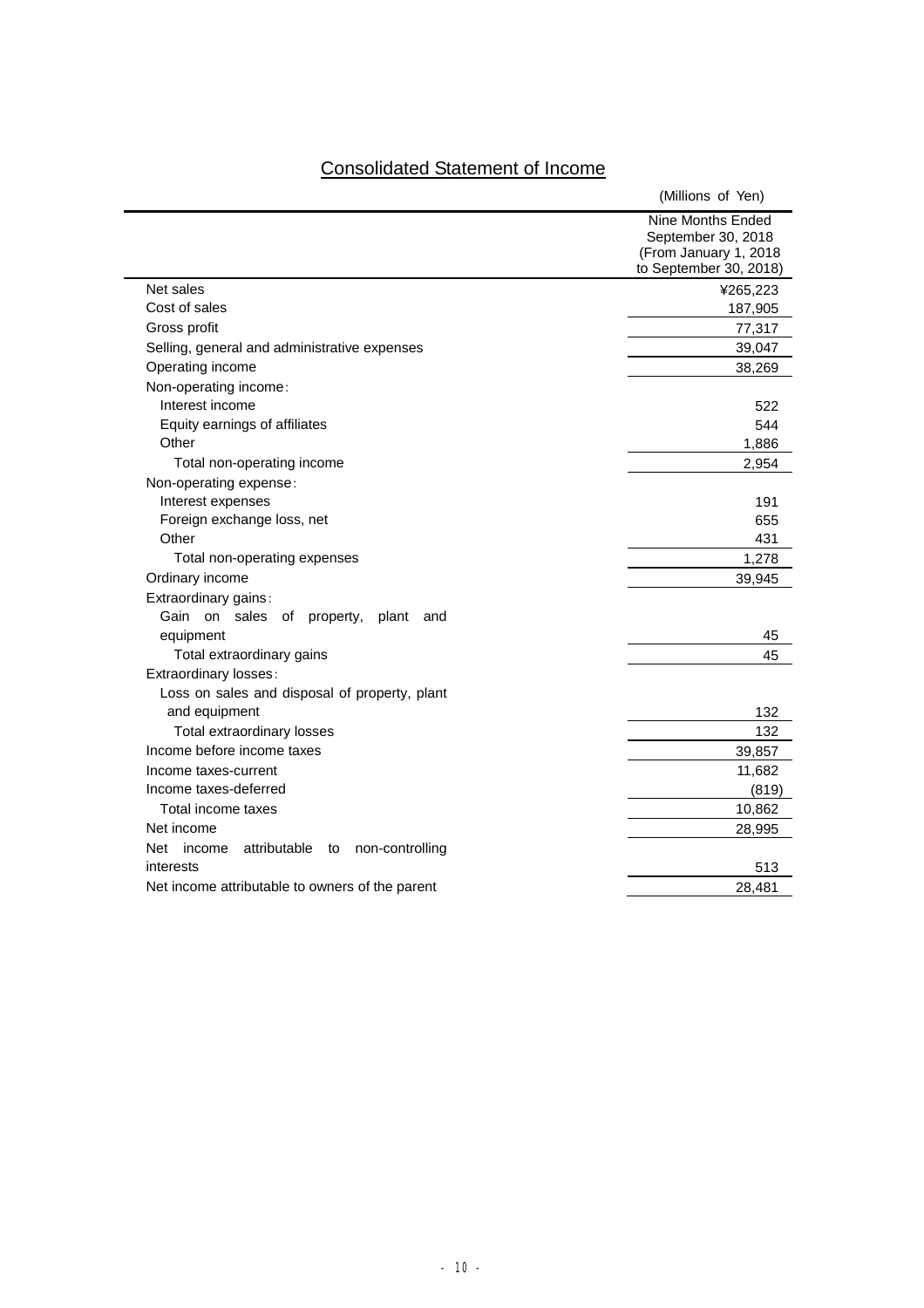|                                              | (Millions of Yen)                                                |  |  |
|----------------------------------------------|------------------------------------------------------------------|--|--|
|                                              | Nine Months Ended<br>September 30, 2018<br>(From January 1, 2018 |  |  |
|                                              | to September 30, 2018)                                           |  |  |
| Net income                                   | ¥28,995                                                          |  |  |
| Other comprehensive income:                  |                                                                  |  |  |
| Unrealized loss on available-for-sale        |                                                                  |  |  |
| securities                                   | (823)                                                            |  |  |
| Foreign currency translation adjustments     | (2,968)                                                          |  |  |
| Remeasurements of defined benefit plans      | 87                                                               |  |  |
| Share of other comprehensive income of       |                                                                  |  |  |
| affiliates accounted under the equity method | 631                                                              |  |  |
| Total other comprehensive loss               | (3,072)                                                          |  |  |
| Comprehensive income                         | 25,922                                                           |  |  |
| Attributable to:                             |                                                                  |  |  |
| Owners of the parent                         | 25,445                                                           |  |  |
| Non-controlling interests                    | 477                                                              |  |  |

## Consolidated Statement of Comprehensive Income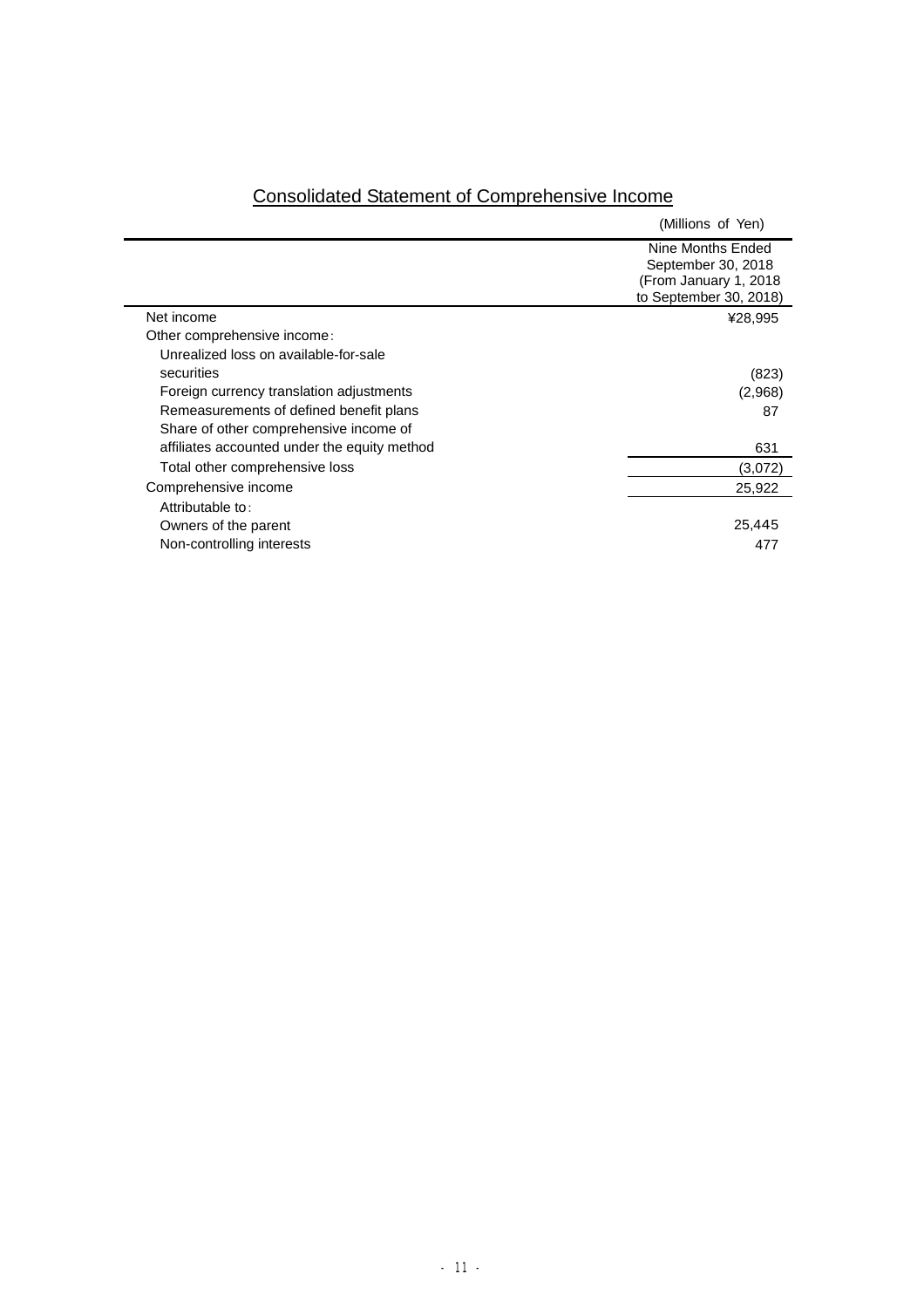## **Segment Information**

## **For the nine months ended September 30, 2018 (January 1, 2018 to September 30, 2018)**

|                         |          |          |         |         | (Millions of Yen) |           |          |
|-------------------------|----------|----------|---------|---------|-------------------|-----------|----------|
|                         |          | The      |         |         |                   | Adjust    | Consoli  |
|                         | Japan    | Americas | Europe  | China   | Other             | -ments    | -dated   |
| Sales to customers      | ¥118.895 | ¥52.751  | ¥45.315 | ¥35.901 | ¥12.359           | ¥-        | ¥265.223 |
| Inter-segment           | 42.439   | 196      | 100     | 5.240   | 1,403             | (49, 381) |          |
| Total                   | 161.335  | 52.947   | 45.415  | 41.142  | 13.763            | (49, 381) | 265.223  |
| Operating income (loss) | 29.301   | 559      | (184)   | 6,111   | 1.712             | 770       | 38.269   |

*(Note) All adjustments are intercompany elimination.*